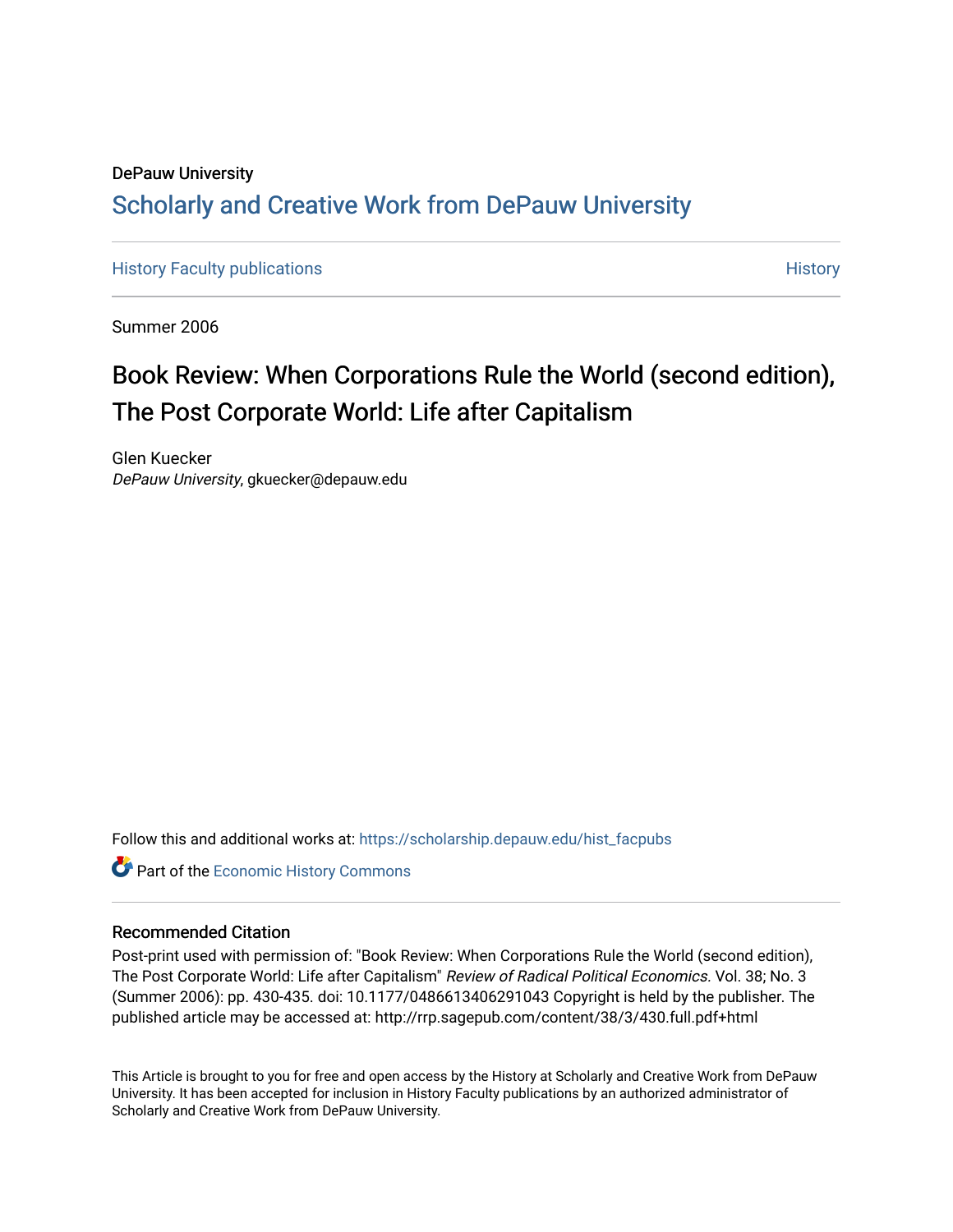- **When Corporations Rule The World**. *David Korten*. San Francisco and West Hartford, CT. Kumarian Press and Berrett-Koehler Publishers. Second Edition. 2001. 384 pp. \$16.95 (paperback).
- **The Post Corporate World: Life After Capitalism**. *David Korten*. San Francisco and West Hartford, CT. Kumarian Press and Berrett-Koehler Publishers. 1999. 318 pp. \$19.95 (paperback). \$27.95 (hardcover).

Reviewed by Glen David Kuecker, DePauw University.

Before September  $11<sup>th</sup>$  it was not uncommon to see banners at globalization protests that read, "Read Korten's Post-Corporate World!" Nate Blakeslee (2000), writing for *The Texas Observer*, proclaimed Korten and the likes of Walden Bello (1999) "are quickly becoming the unlikely heroes of what appears to be a movement at the moment of coalescence in this country." Korten's status was partly earned by his cunning critique of Thomas Friedman, whose *New York Times* editorials ridiculed protestors, and whose book, *Lexus and the Olive Tree* (1999), celebrated globalization (Korten 1999a). A public intellectual, member of the "system" turned critic (PhD from Stanford, Harvard Business School professor, Ford Foundation and U.S. Aid for International Development officer), and visionary promoter of a world without capitalism, Korten's ideas appeal widely (2001, 12-19, 383-384). Arguing "something has gone terribly wrong," he presents a powerful critique of corporate capitalism, showing how it undermines market economics and destroys the foundations of life on earth (2001, 28). Korten shows humanity is at a potentially catastrophic evolutionary tipping point. We live an illusion, unable or unwilling to see the coming calamity despite abundant warnings. Korten's message, however, is optimistic; the point of no return has yet to arrive. The course can be changed if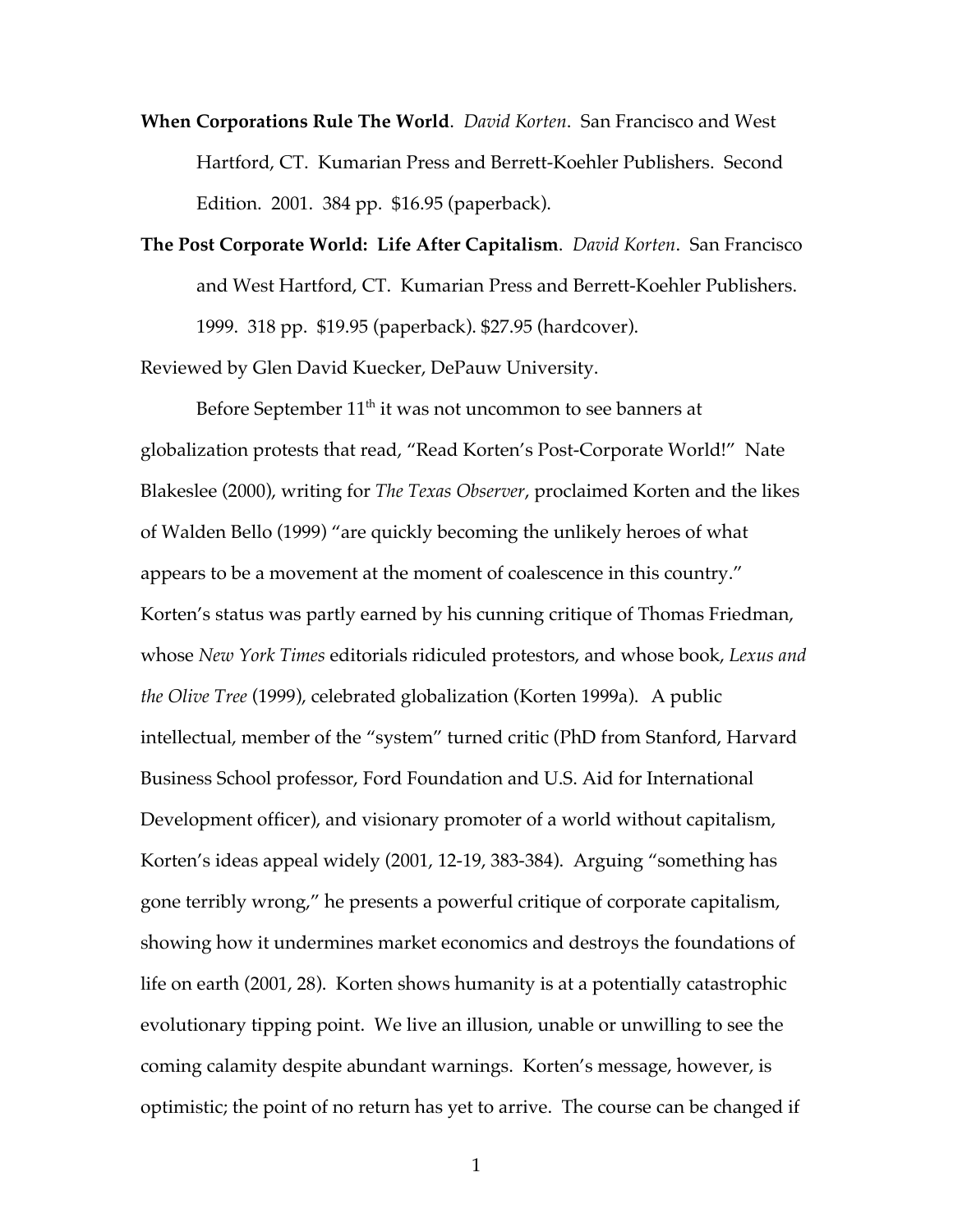people so decide. Escape depends on a culture shift, a spiritual awakening that affirms life over money. Explaining how change will happen, however, is Korten's shortcoming, as wishful thinking, simplistic understanding of social change, and faulty complexity theory permeate the analysis. Ultimately, the nightmare scenario of the post –September  $11<sup>th</sup>$  convergence of neoliberal economics and neoconservative politics in forming unrestrained empire demonstrates the weakness of Korten's critique of globalization. It is unable to respond to robust, unapologetic empire.

Korten's books are intended for a general audience. They are a valuable introduction to corporate power, capitalism's negative impact, and the depths of false consciousness. Readers unfamiliar with these topics will find his approach eye opening and informative. His clear presentation of alternatives counters the neoliberal's "no alternative" argument. These strengths make Korten valuable in the classroom. The two volumes compliment books critical of corporate globalization, such as Naomi Klein's (2002). Korten depends on secondary literature, weaving together a diverse range of thinking from economics to new age ecology. The synthesis is original, providing substance for academic specialists. Korten was among the first to articulate a critique of globalization, making his books important for understanding the anti-globalization movement.

Unlike other establishment members turned critics, such as Joeseph Stiglitz (2002), whose analysis of globalization is an internal squabble between the World Bank and the International Monetary Fund over who to blame for the catastrophic failures of free trade economics in the 1990s, Korten recognizes the deep flaws of corporate capitalism. *When Corporations Rule the World* presents Korten's thesis on corporations, defining them as the ill confronting humanity. It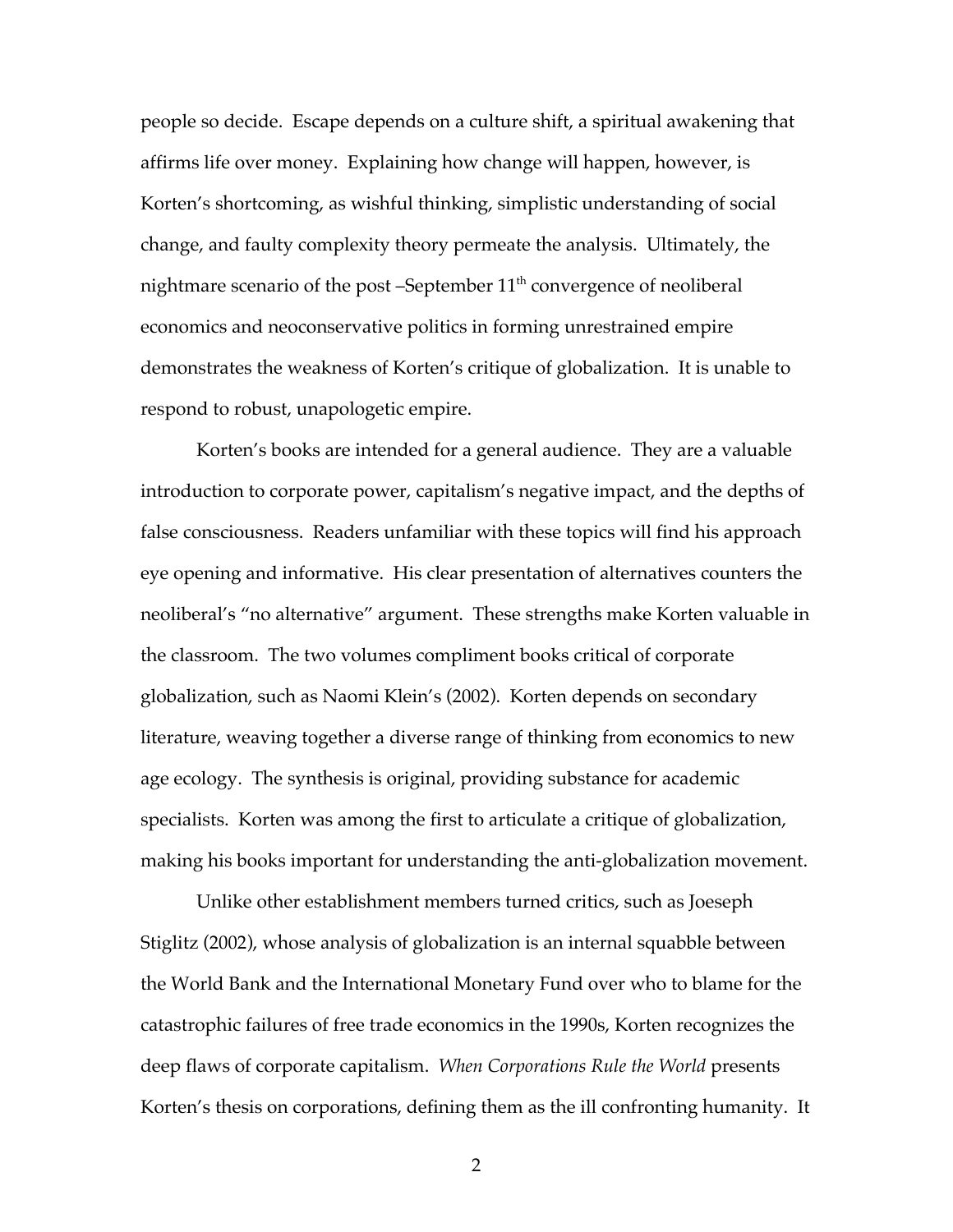examines global problems, especially in the areas of environment, population, and inequality. The sequel, *The Post Corporate World*, advances Korten's solutions, or alternative directions we can choose to take. There is, however, a major analytical disjuncture in Korten's analysis. In *When Corporations Rule the World* he argues corporate power distorts the political economy, corrupting everything it contacts. In *The Post Corporate World*, however, Korten finds capitalism to be the evil. Capitalism perverts market economies, destroying them like a cancer. This shift is significant, because it moves critique and solution from a reformist approach to a radical proposition of a world without capitalism.

Korten's argument against corporations focuses on the destructive impact of externalized costs. It is based on his conviction that neoliberal economists have betrayed the ideas of Adam Smith and David Ricardo (2001, 81; 1999, 39- 39). They "maintain that the market turns unrestrained greed into socially optimal outcomes. Smith would be outraged by those who attribute this idea to him" (2001, 81). Korten continues, "Smith never suggested that government should not intervene to set and enforce minimum social, health, worker safety, and environmental standards in the common interest or to protect the poor and nature from the rich" (2001, 81). Instead of optimal outcomes, corporations distort the market by externalizing costs. "Market theory," Korten explains, "also specifies that for a market to allocate efficiently, the full costs of each product must be born by the producer and be included in the selling price" (2001, 82). By externalizing costs corporations extend their benefit and society's costs to a global level through a perversion of comparative advantage. "When capital is confined within the national borders of trading partners," Korten states,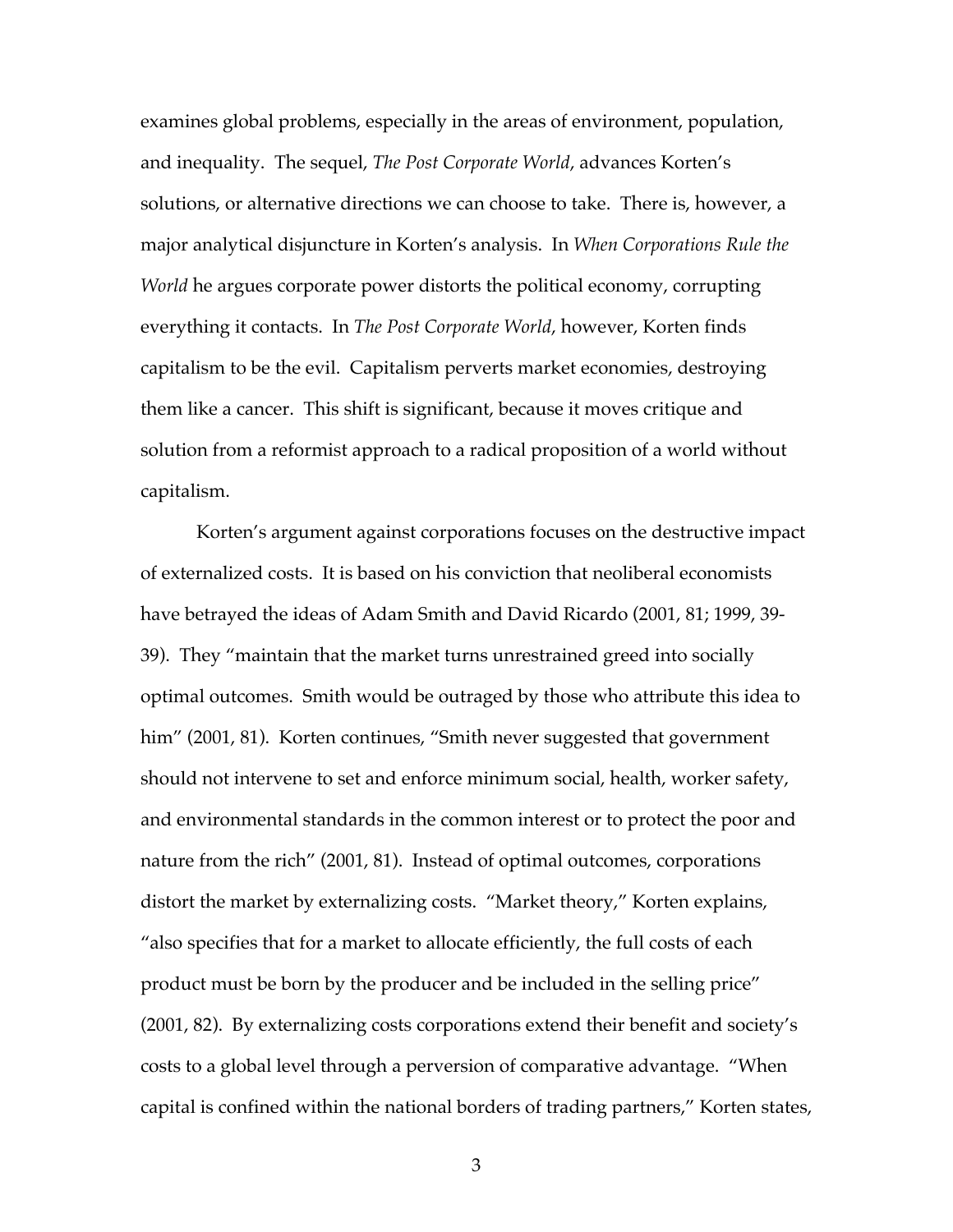"it must flow to those industries in which its home country has a comparative advantage. When the economies are merged, capital flows to whatever locality offers the maximum opportunity to externalize costs through cash subsidies, tax breaks, substandard pay and working conditions, and lax environmental standards" (2001, 85). Corporations transcend national restraints upon the pursuit of profit and power. The result is a "race to the bottom" where corporations play nations off each other for the most advantageous terms of doing business. "As local settings are opened to the global economy, it becomes possible, and highly profitable, for a firm to take advantage of the differences between localities with regard to wages, market potential, employment standards, taxes, environmental regulations, local facilities, and human resources" (2001, 128).

Corporations, Korten explains, usurp power from people and the state. The argument borrows from William Greider (1992), and anticipates recent work on the changing nature of sovereignty. William Robinson (2004) and Michael Hardt and Antonio Negri (2000), for example, illustrate how transnational elites, institutions, and corporations deprive sovereignty from the state and the people. Power amalgamation is caused by corporate tendency to limit liability for their public consequences, and because they seek to reduce risk within the capitalist market. The result is a monopolistic propensity. The history of corporations is a battle to extend their rights in place of the public interest that reduces corporate accountability (2001, 59-63). As an alternative Korten advocates a strong, activist state -- what he calls "democratic pluralism" -- to counter corporate power. He defines democratic pluralism as "a system of governance based on a pragmatic,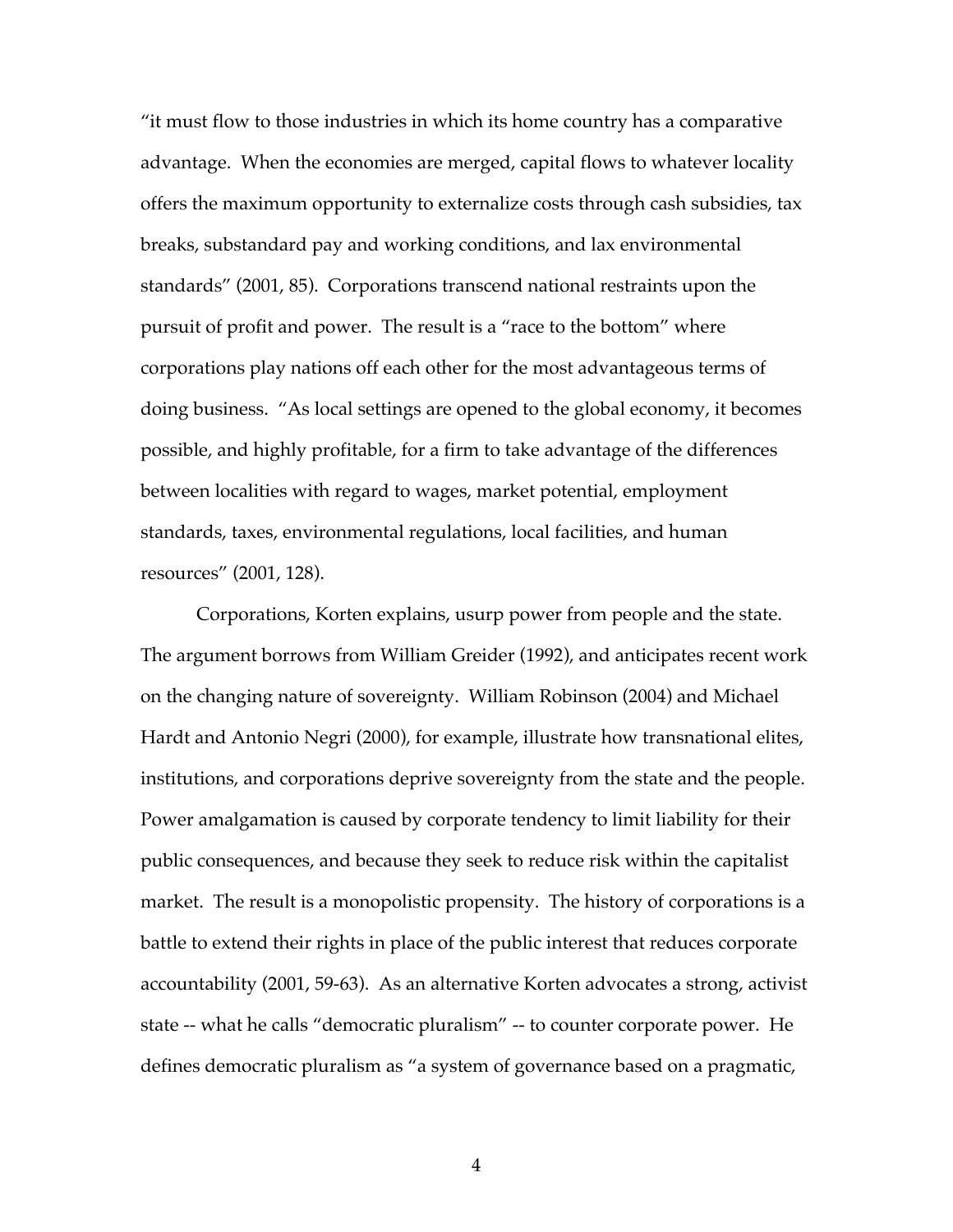institutional balance among the forces of government, market, and civil society" (2001, 94).

Markets are not the source of the problem, according to Korten. Instead, "properly regulated markets are the most efficient way to allocate resources" (2001, 8). Korten thinks corporations distort and subvert the positive features of markets. In *The Post Corporate World*, he takes a radical step further: capitalism "is to a healthy market economy what cancer is to a healthy body" (1999, 15). Korten asserts, "I see no realistic prospect for the amicable coexistence of life and capitalism" (1999, 16). Korten offers five propositions, derived from his reading of Adam Smith, for how we should use markets to organize our economy. First, we need small firms instead of mega-corporations. "Efficiency of the market's self-organizing dynamic," Korten states, "is a consequence of small, locally owned enterprises competing in local markets." Second, we need complete information about all market factors, including accurate prices containing full production costs. Accurate prices also require the end of corporate welfare which finds the U. S. government providing \$75 billion in direct cash subsidies plus another \$60 billion in industry-specific tax breaks. Fourth, balanced international accounts are requisite to make comparative advantage work. Capital must "be nationally owned and remain within national borders." Finally, capital ought to be invested in production not speculation. Taken collectively, Korten's market ideas rest on Smith's notion of a self-regulating system (1999, 40-51). He does not explain, however, how small and local production will necessarily obviate the ills of capitalism.

Culture, especially mentalities integral to how people understand the world, is important for how Korten links arguments about markets with a vision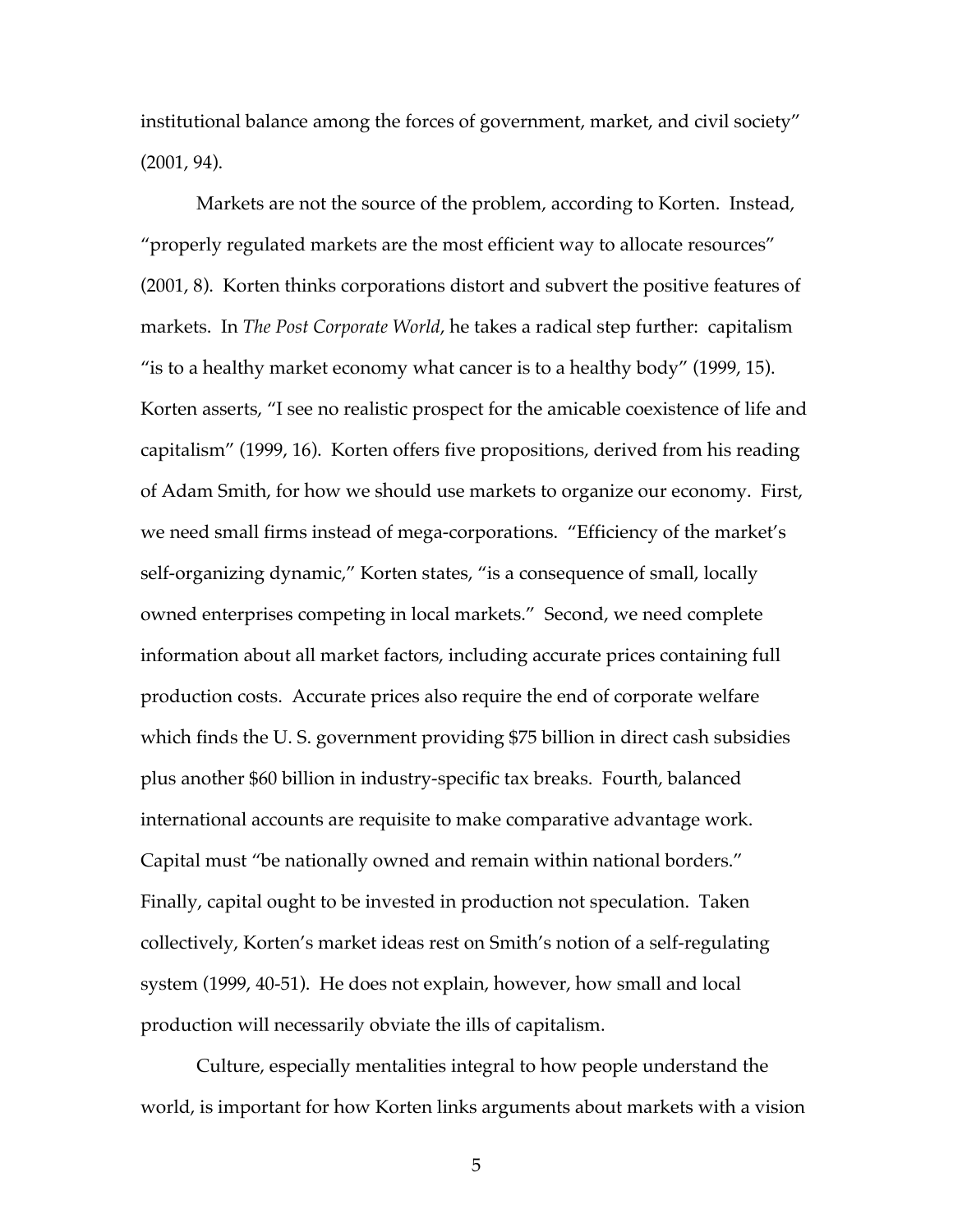of social change. Kenneth Boulding's (1968) "cowboys in a spaceship" is Korten's lead cultural metaphor. "Boulding suggested that our problem results from acting like cowboys on a limitless open frontier when in truth we inhabit a living spaceship with a finely balanced life-support system" (2001, 32). Destructive consumption characterizes cowboy mentality; whereas, spaceship mentality features life preserving teamwork and conservation. "We must adjust ourselves to the principles of a life-centered spaceship economics," Korten asserts. "On our current course, we are at once plundering our planet and tearing apart the fabric of non-market social relationships that are the foundation of human civilization, a direct consequence of our misperception of the human relationship to natural systems" (2001, 5). Cowboy mentality yields the "growth illusion," a conviction "that economic growth is the foundation of human progress" (2001, 42). Cowboy mentality has the erroneous view that we can grow out of problems. Korten illustrates, however, growth is driven by industries depending on harmful "drawing down natural capital" (2001, 43). The growth illusion is most clearly manifest by our equating economic success with gross domestic product; it fails to account for externalized costs. Spaceship mentality, however, factors in all costs to growth such as resource depletion and pollution (2001, 46; 1999, 69-73).

Cowboy mentality also generates false consciousness among the corporate elite, whom he compares to the "cloud minders" featured in a *Star Trek* episode (2001, 107). They are detached from everyday life of billions of people, but make decisions determining their fate. For carrying out mass destruction, corporate leaders are rewarded with immense compensation packages. Their extraordinary comfort and privilege means "the system shields those who take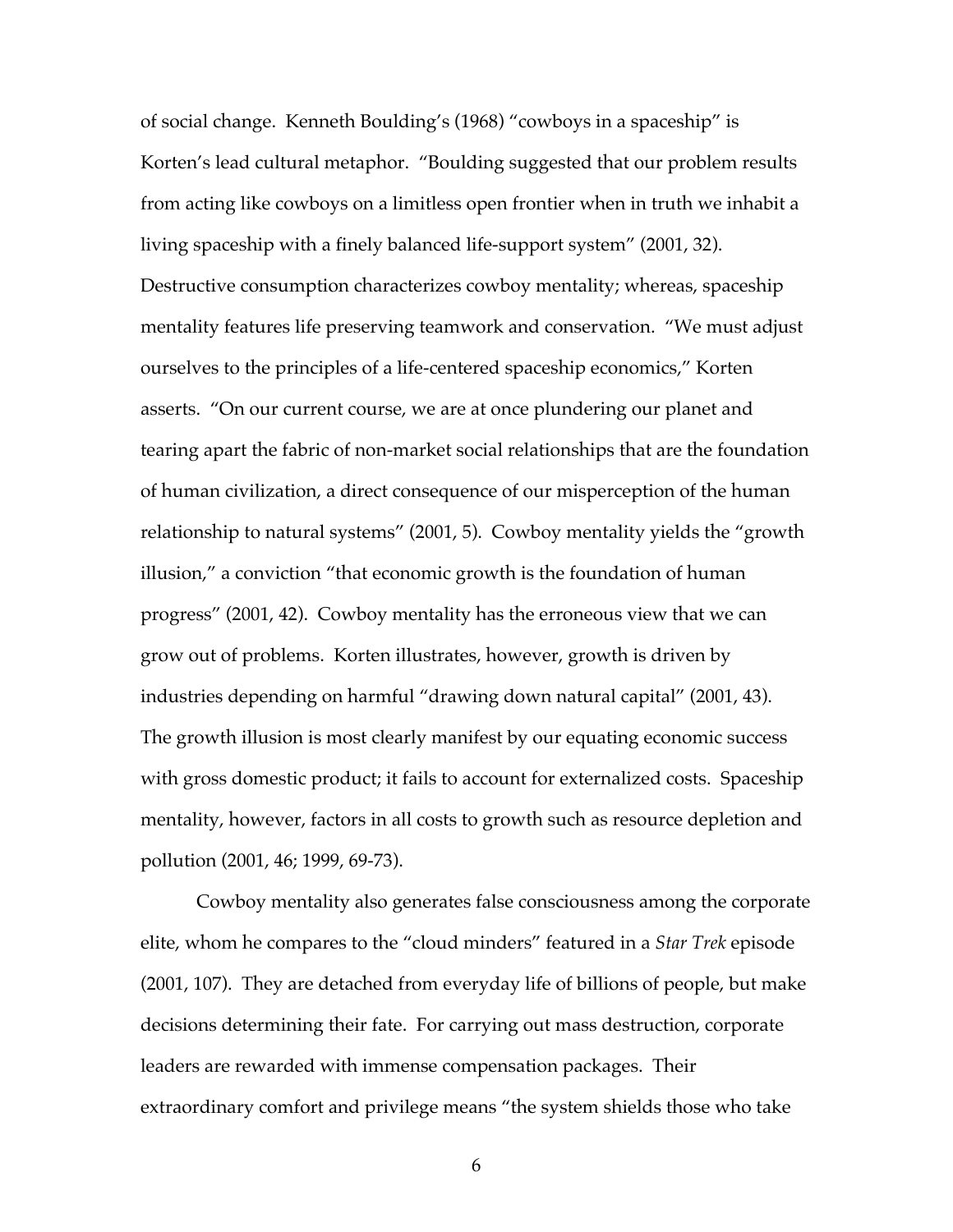such actions from the costs of their decisions, which are borne by the system's weaker members" (2001, 118; 1999, 79-83). The illusion of wellbeing is reproduced by an elite consensus, one built and maintained by a combination of global financial institutions, politicians, academics, advertising, and the media. This consensus is maintained behind closed doors, rendering it anti-democratic (2001, 135-141). False consciousness penetrates deeply into the modern mentality through advertising. Korten estimates in 1989 corporations spent \$120 per person on marketing, while an American adult sees 21,000 commercials annually (2001, 150-151). With this type of assault, the culture of consumption is hegemonic, what Jackson Lears (1985) calls the "common sense" of everyday life.

Breaking away from cowboy mentality's common sense is Korten's path toward a world without corporate capitalism. He calls for "culture shift," a paradigm change to the spaceship mentality. It will happen when individuals become aware, and, to paraphrase Ghandi, become the change they wish to see in the world. They have left the world of the "modernists" and have entered the world of the "cultural creatives," terms Korten borrows from Paul Ray (1999, 214-218; Ray 1996). Cultural creatives approximate people who live by Thomas Berry's (1988) vision of human society organized in harmony with earth's ecological system. They prioritize family, community, environment, and global citizenship. Similar to individuals portrayed by Paul Loeb (1999), they take direct action in their community, implementing alternatives to corporate capitalism (1999, 225-242). Korten estimates that cultural creatives number in the millions. They are the "unsung heroes of a new era," and are "already hard at work constructing the building blocks of a post-corporate-post-capitalist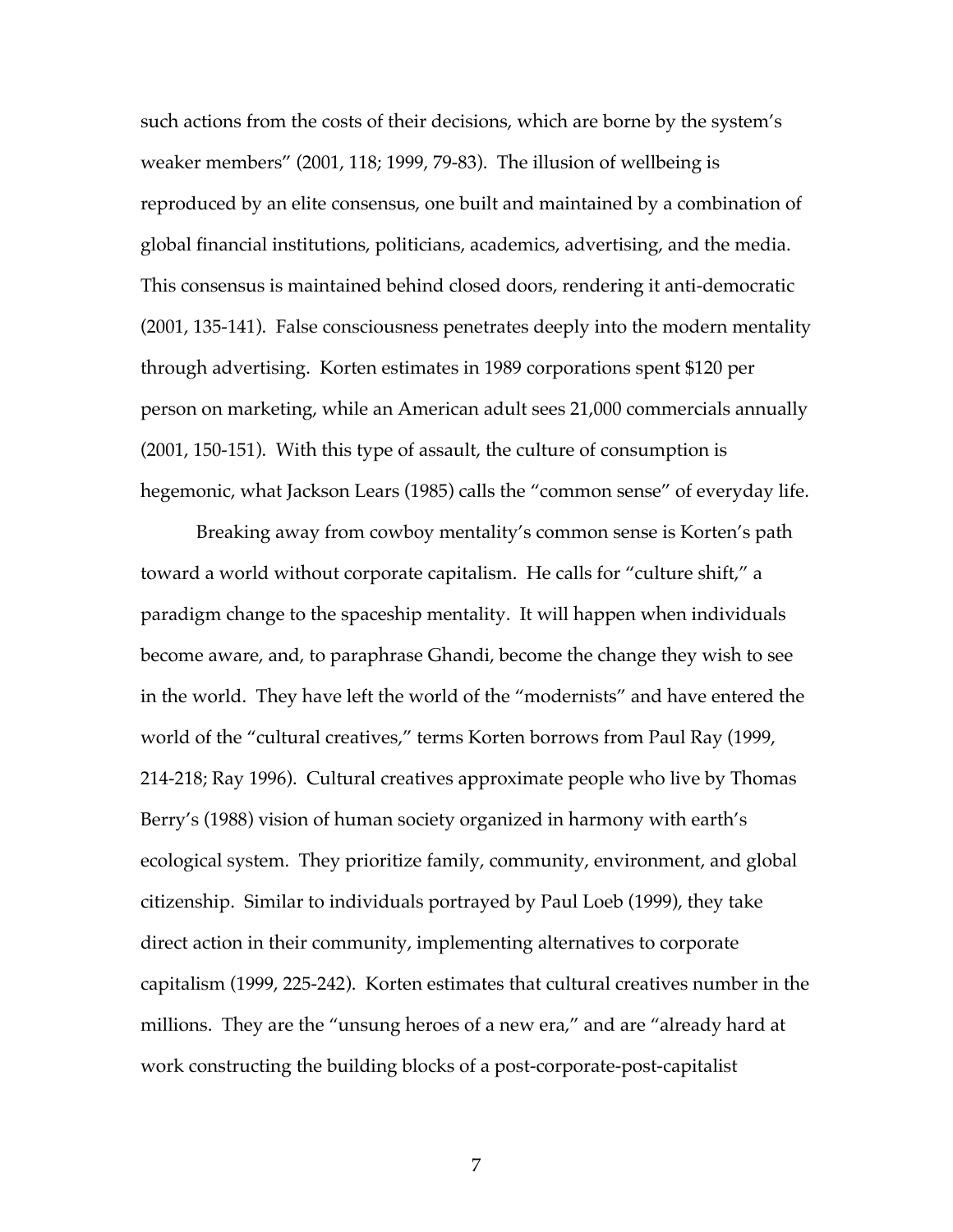civilization" (1999, 2-3). The cultural creatives are those who make markets into self-regulating systems.

Korten's use of complexity theory pulls the argument together. It coalesces Smith's self-regulating system to the life system alternative of the cultural creatives. His complex system is derived from a particular version of complexity theory, what Korten calls the "new biology," which embraces ideas like James Lovelock's Gaia thesis (1995). Mae-Won Ho, a "biologist interested in how the wisdom embodied in living systems might help us to create life friendly economic institutions," introduced Korten to complexity theory (1999, 8). Korten embraces Ho's argument, "we are in the midst of a basic paradigm shift in science, from the metaphor of the machine to the metaphor of the living organism." The new paradigm holds the "universe" to be "a self-organizing system engaged in the discovery and realization of its possibilities through a continuing process of transcendence" (1999, 12). Complexity theory provides a disturbing warning that modernity has generated a complex adaptive system that contains the seeds of its own inevitable destruction, but it also contains the means toward salvation. A world prioritizing life over money, Korten argues, is when humans change behavior to harmonize with the complex webs of life. Korten, however, does not provide specific explanation for how the metaphor of living organism translates into concrete forms of social, political, and economic organization.

Mark Taylor (2001) explains how new cultural paradigms emerge during the tipping points of systemic transformation. Korten's cultural creatives are the actors producing a new paradigm. He offers an encyclopedic list of ideas and programs they have enacted. These focus on establishing small and local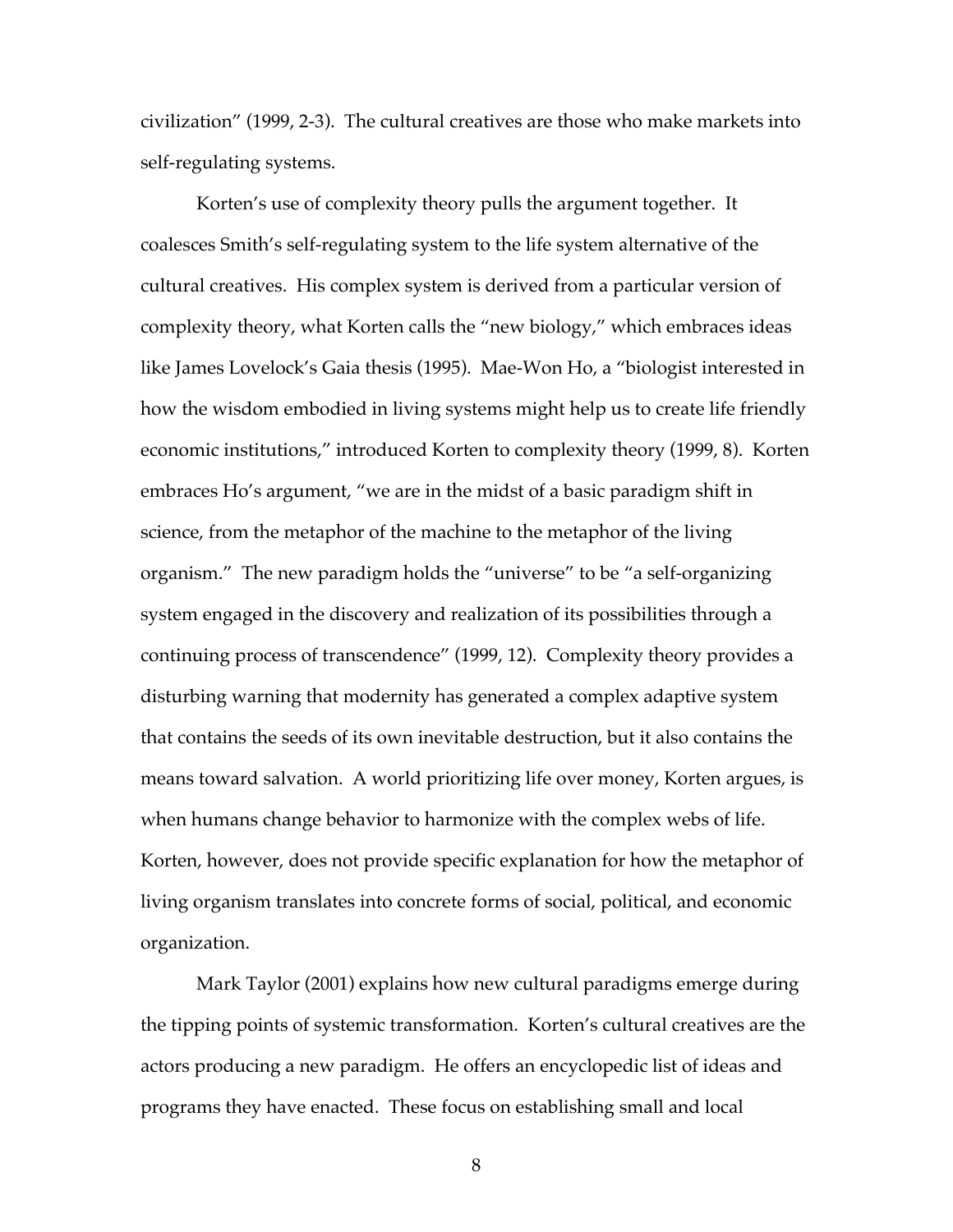markets regulated for the public good. They also focus on shifting sovereignty from transnational corporations, elites, and institutions to people. Steps include: simplify life; buy small and local; keep informed; invest in community business; reduce automobile dependence; fund change; create a community currency; community self-reliance; vote; form global networks; develop a municipal foreign policy (1999, 266-275).

*Financial Times*' editor Martin Wolf painstakingly debunks the arguments advanced by anti-globalizers (2004). These arguments, however, fail to consider the multiple, concrete alternatives outlined by Korten. They command careful evaluation by pundits, not neglect, dismissal, and belittling. While Korten makes a valuable contribution by showing there are in fact alternatives to corporate power, there are three significant problems with his vision.

First, Korten's use of complexity is overly optimistic. Thomas Homer-Dixon (2000) demonstrates how complex systems inevitably succumb to breakdown because gaps in technology prevent resolution of catastrohic problems. Even if Korten's cultural creatives survive the neoconservatives, their ability to fix the system's future problems is questionable. Second, while the cultural creatives' lifestyle may be revolutionary, their lives do not constitute the acts of revolution necessary for ending capitalism. Korten's army of cultural creatives may act locally and think globally, but such action is all too often disarticulated, uncoordinated, and not aimed at transforming relations of power. They do not constitute a movement with potential counter-hegemonic capacity. Their numbers are insignificant compared to the billions who steadfastly buy capitalism's illusion and willingly play by the rules. Thinking otherwise made the left vulnerable to the neoconservative assault after September  $11<sup>th</sup>$ ; the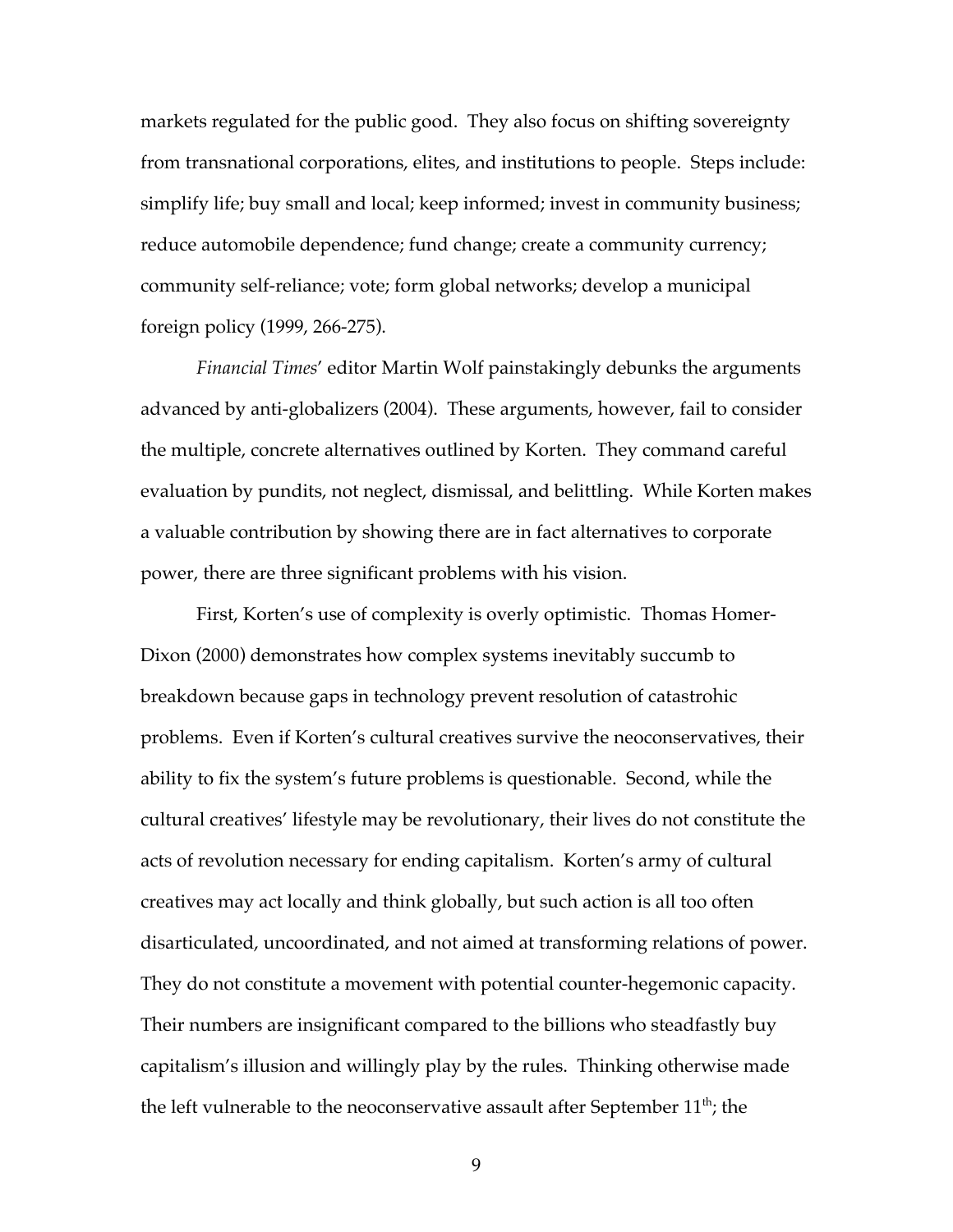cultural creatives' non-existent response to the assault highlights the lack of political and strategic substance of Korten's vision of social change. New age wishful thinking is no match to Machiavellian neoconservatives.

Korten's complexity argument is also contradictory. He states that we have passed the threshold (2001, 34-35), but optimistically argues we can change course. This reasoning betrays the principles of complexity theory: once a system tips, it is no longer possible to change the tipped system (Clark 2002; Chase-Dunn and Hall 1997). Disturbing questions arise: If we have passed the threshold, are alternatives moot? Should we be discussing what happens to humanity once modernity's complex system collapses? What are the economics of living catastrophe? With global population approaching 7 billion but moving toward 9 billion, we need to question Korten's proposed alternatives. Small and local may best fit a world prior to the great transformations of modernity; there were only 1.5 billion people in 1850. Can we re-scale and re-locate production while sustaining 7-9 billion people, or is Korten's world really one of 1.5 Billion? If we do not re-scale and re-locate, will demographic adjustment happen with catastrophic systemic collapse? József Borocz (2005) shows it is possible to redistribute resources without destroying productive systems. But, he argues, such a project is impossible because we lack institutions and political will for radical change. The means for Korten's desired paradigm shift do not exist, nor are the cultural creatives able to cause it in the face of neoliberal and neoconservative power. The consequences are dire. Borocz states, "to put it plainly" we face "an abyss of unforeseeable consequences concerning the survival of humankind." While his solutions may not be realistic, Korten provides a valuable contribution for glimpsing the abyss.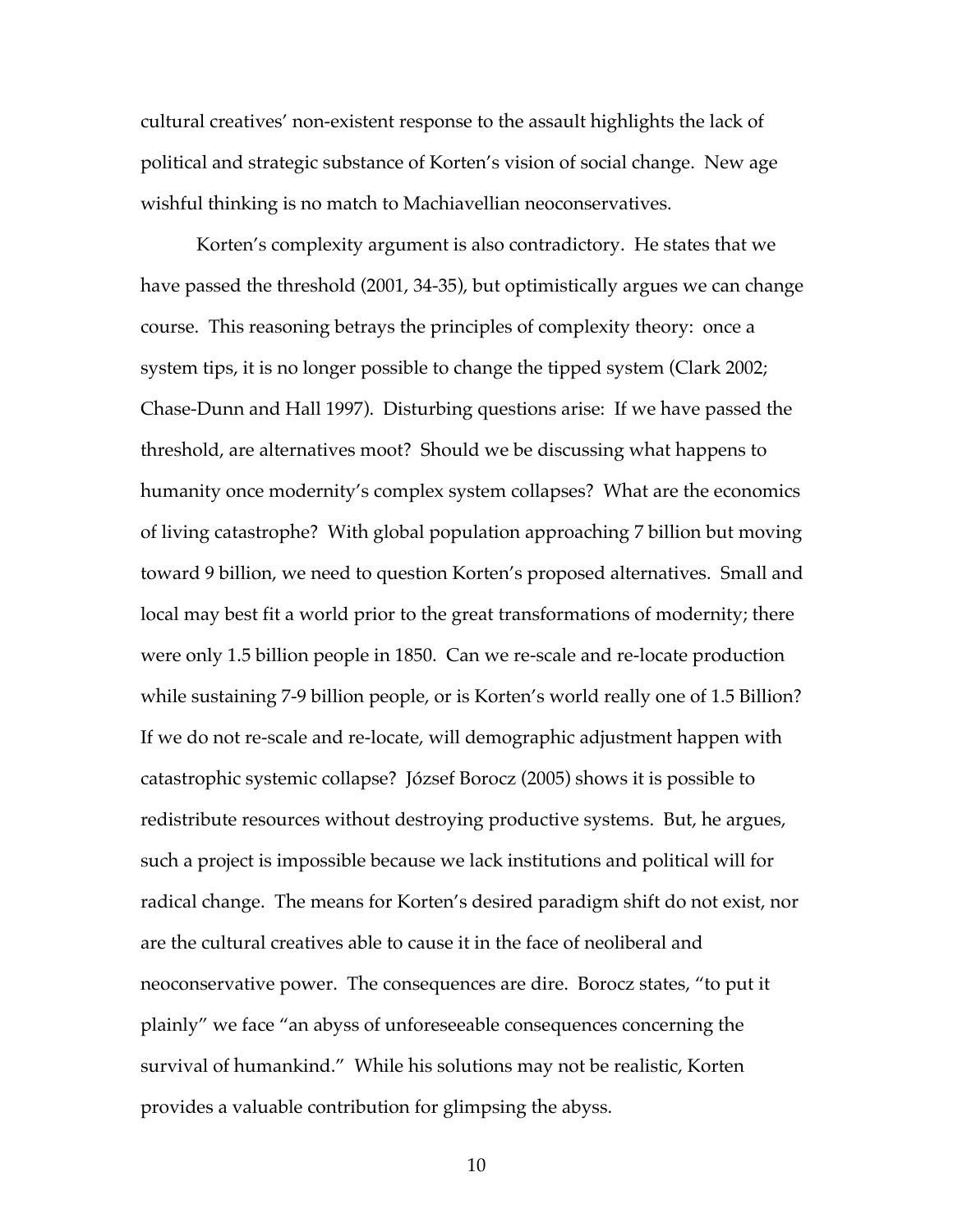## References

Bello, W. 1999. *Dark victory: The United States and global poverty*. Second edition. Oakland: Institute for Food and Development Policy (Food First).

Berry, T. 1988. *The dream of the earth*. San Francisco: Sierra Club Books.

- Blakeslee, N. 2000. How to tell you're in a movement. *The Texas Observer*, May 12, 2000.
- Borocz, J. 2005. Redistributing global inequality: A thought experiment. *Economic and Political Weekly*, February 26, 2005: 886-892.
- Boulding, K. 1968. The economics of the coming spaceship earth. In *Environmental quality in a growing economy*, edited by H. Jarrett, 3-14. Baltimore: The Johns Hopkins University Press.
- Chase-Dunn, C., and T. Hall. 1997. *Rise and demise: Comparing world-systems*. Boulder, CO.: Westview Press.
- Clark, R. 2002. *Global awareness: Thinking systematically about the world*. New York: Rowman and Littlefield.
- Friedman, T. 1999. *Lexus and the olive tree*. New York: Farra, Straus and Giroux, Inc.
- Grieder, W. 1992. *Who will tell the people? The betrayal of American democracy*. New York: Simon and Schuster.

Hardt, M., and A. Negri. 2000. *Empire*. Cambridge: Harvard University Press.

- Homer Dixon, T. 2000. *The ingenuity gap*. New York: Alfred A. Knopf.
- Klein, N. 2002. *No logo. No space. No choices. No jobs*. New York: Picador.
- Korten, D. 1999a. We are the capitalists. You will be assimilated. Resistance is futile. Review of *Lexus and the olive tree*, by T. Friedman. *Tikkun* 14: 71-76.